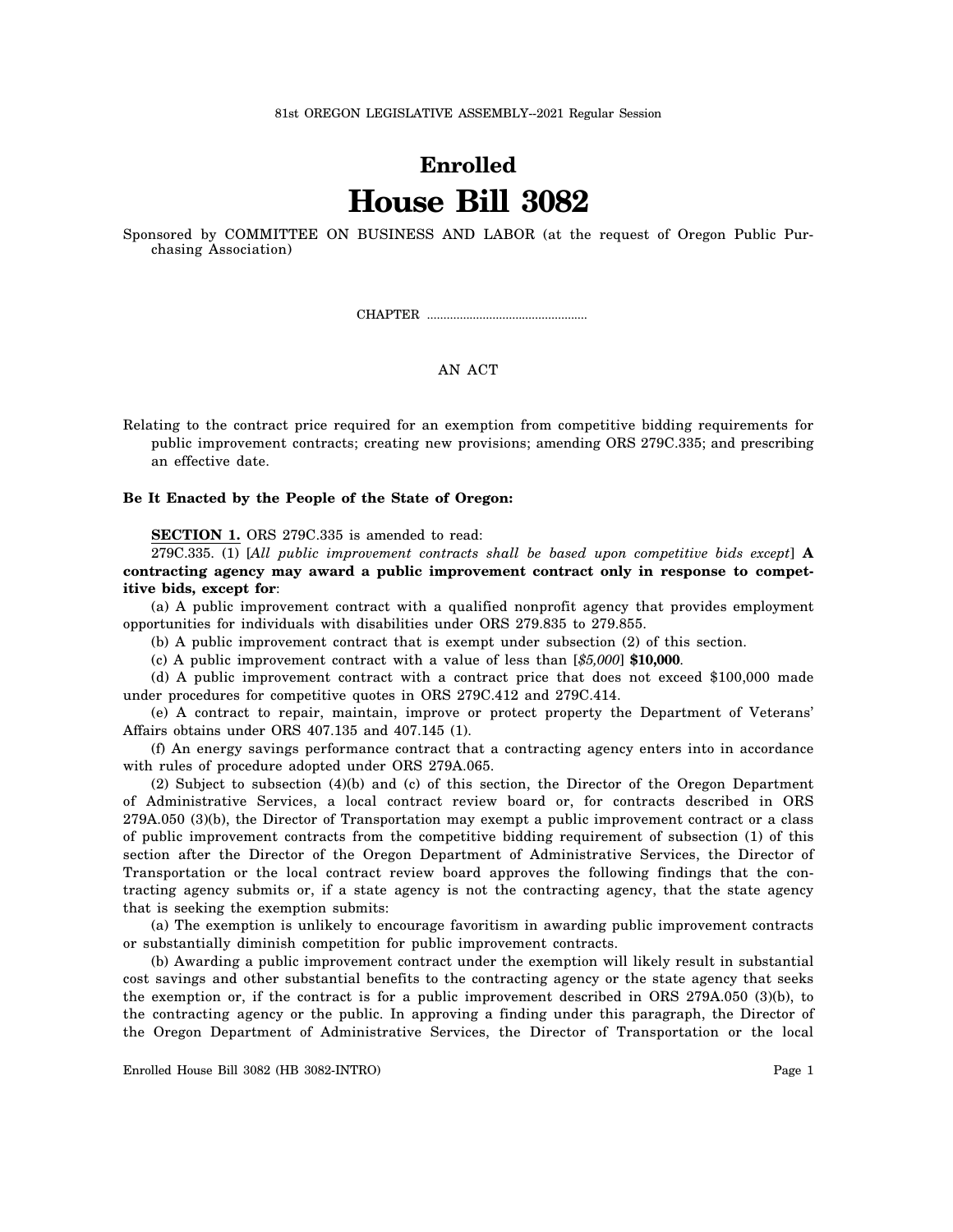contract review board shall consider the type, cost and amount of the contract and, to the extent applicable to the particular public improvement contract or class of public improvement contracts, the following:

(A) How many persons are available to bid;

(B) The construction budget and the projected operating costs for the completed public improvement;

(C) Public benefits that may result from granting the exemption;

(D) Whether value engineering techniques may decrease the cost of the public improvement;

(E) The cost and availability of specialized expertise that is necessary for the public improvement;

(F) Any likely increases in public safety;

(G) Whether granting the exemption may reduce risks to the contracting agency, the state agency or the public that are related to the public improvement;

(H) Whether granting the exemption will affect the sources of funding for the public improvement;

(I) Whether granting the exemption will better enable the contracting agency to control the impact that market conditions may have on the cost of and time necessary to complete the public improvement;

(J) Whether granting the exemption will better enable the contracting agency to address the size and technical complexity of the public improvement;

(K) Whether the public improvement involves new construction or renovates or remodels an existing structure;

(L) Whether the public improvement will be occupied or unoccupied during construction;

(M) Whether the public improvement will require a single phase of construction work or multiple phases of construction work to address specific project conditions; and

(N) Whether the contracting agency or state agency has, or has retained under contract, and will use contracting agency or state agency personnel, consultants and legal counsel that have necessary expertise and substantial experience in alternative contracting methods to assist in developing the alternative contracting method that the contracting agency or state agency will use to award the public improvement contract and to help negotiate, administer and enforce the terms of the public improvement contract.

(c) As an alternative to the finding described in paragraph (b) of this subsection, if a contracting agency or state agency seeks an exemption that would allow the contracting agency or state agency to use an alternative contracting method that the contracting agency or state agency has not previously used, the contracting agency or state agency may make a finding that identifies the project as a pilot project for which the contracting agency or state agency intends to determine whether using the alternative contracting method actually results in substantial cost savings to the contracting agency, to the state agency or, if the contract is for a public improvement described in ORS 279A.050 (3)(b), to the contracting agency or the public. The contracting agency or state agency shall include an analysis and conclusion regarding actual cost savings, if any, in the evaluation required under ORS 279C.355.

(3) In making findings to support an exemption for a class of public improvement contracts, the contracting agency or state agency shall clearly identify the class using the class's defining characteristics. The characteristics must include a combination of project descriptions or locations, time periods, contract values, methods of procurement or other factors that distinguish the limited and related class of public improvement contracts from the agency's overall construction program. The agency may not identify a class solely by funding source, such as a particular bond fund, or by the method of procurement, but shall identify the class using characteristics that reasonably relate to the exemption criteria set forth in subsection (2) of this section.

(4) In granting exemptions under subsection (2) of this section, the Director of the Oregon Department of Administrative Services, the Director of Transportation or the local contract review board shall: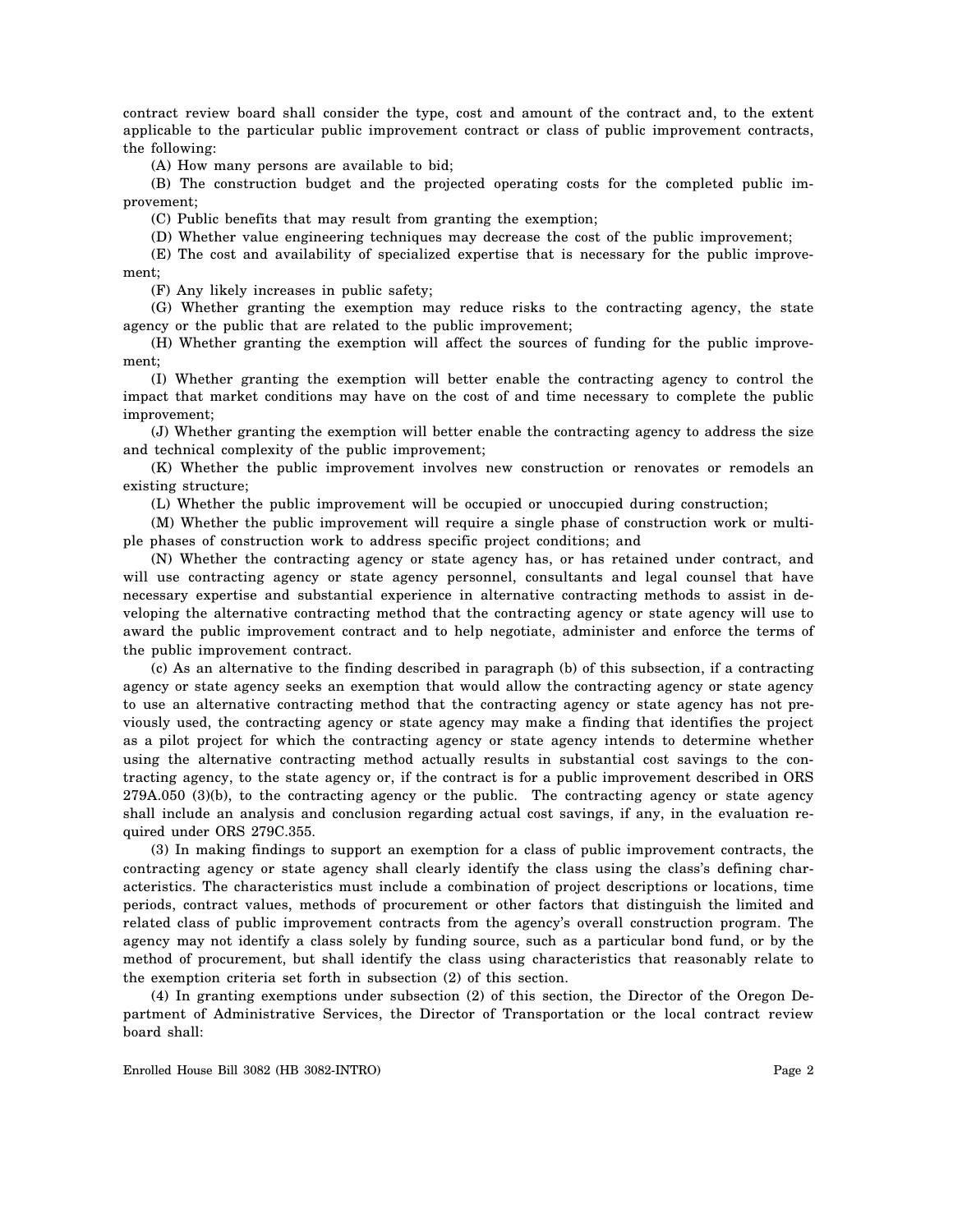(a) If appropriate, direct the use of alternative contracting methods that take account of market realities and modern practices and are consistent with the public policy of encouraging competition.

(b) Require and approve or disapprove written findings by the contracting agency or state agency that support awarding a particular public improvement contract or a class of public improvement contracts, without the competitive bidding requirement of subsection (1) of this section. The findings must show that the exemption of a contract or class of contracts complies with the requirements of subsection (2) of this section.

(c) Require a contracting agency or state agency that procures construction manager/general contractor services to conduct the procurement in accordance with model rules the Attorney General adopts under ORS 279A.065 (3).

(5)(a) A contracting agency or state agency shall hold a public hearing before approving the findings required by subsection (2) of this section and before the Director of the Oregon Department of Administrative Services, the Director of Transportation or the local contract review board grants an exemption from the competitive bidding requirement for a public improvement contract or a class of public improvement contracts.

(b) Notification of the public hearing must be published in at least one trade newspaper of general statewide circulation a minimum of 14 days before the hearing.

(c) The notice must state that the public hearing is for the purpose of taking comments on the draft findings for an exemption from the competitive bidding requirement. At the time of the notice, copies of the draft findings must be made available to the public. At the option of the contracting agency or state agency, the notice may describe the process by which the findings are finally adopted and may indicate the opportunity for further public comment.

(d) At the public hearing, the contracting agency or state agency shall offer an opportunity for any interested party to appear and comment.

(e) If a contracting agency or state agency must act promptly because of circumstances beyond the agency's control that do not constitute an emergency, notification of the public hearing may be published simultaneously with the agency's solicitation of contractors for the alternative public contracting method, as long as responses to the solicitation are due at least five days after the hearing and approval of the findings.

(6) The purpose of an exemption is to exempt one or more public improvement contracts from competitive bidding requirements. The representations in and the accuracy of the findings, including any general description of the resulting public improvement contract, are the bases for approving the findings and granting the exemption. The findings may describe anticipated features of the resulting public improvement contract, but the final parameters of the contract are those characteristics or specifics announced in the solicitation document.

(7) A public improvement contract awarded under the competitive bidding requirement of subsection (1) of this section may be amended only in accordance with rules adopted under ORS 279A.065.

(8) A public improvement contract that is excepted from the competitive bidding requirement under subsection  $(1)(a)$ ,  $(c)$ ,  $(d)$ ,  $(e)$  or  $(f)$  of this section is not subject to the exemption requirements of subsection (2) of this section.

**SECTION 2. The amendments to ORS 279C.335 by section 1 of this 2021 Act apply to public improvement contracts that a contracting agency advertises or otherwise solicits or, if the contracting agency does not advertise or otherwise solicit the public improvement contract, to a public improvement contract into which the contracting agency enters on or after the operative date specified in section 3 of this 2021 Act.**

**SECTION 3. (1) The amendments to ORS 279C.335 by section 1 of this 2021 Act become operative on January 1, 2022.**

**(2) The Attorney General, the Director of the Oregon Department of Administrative Services, the Director of Transportation and a contracting agency that adopts rules under ORS 279A.065 or 279A.070 may adopt rules and take any other action before the operative date specified in subsection (1) of this section that is necessary to enable the Attorney**